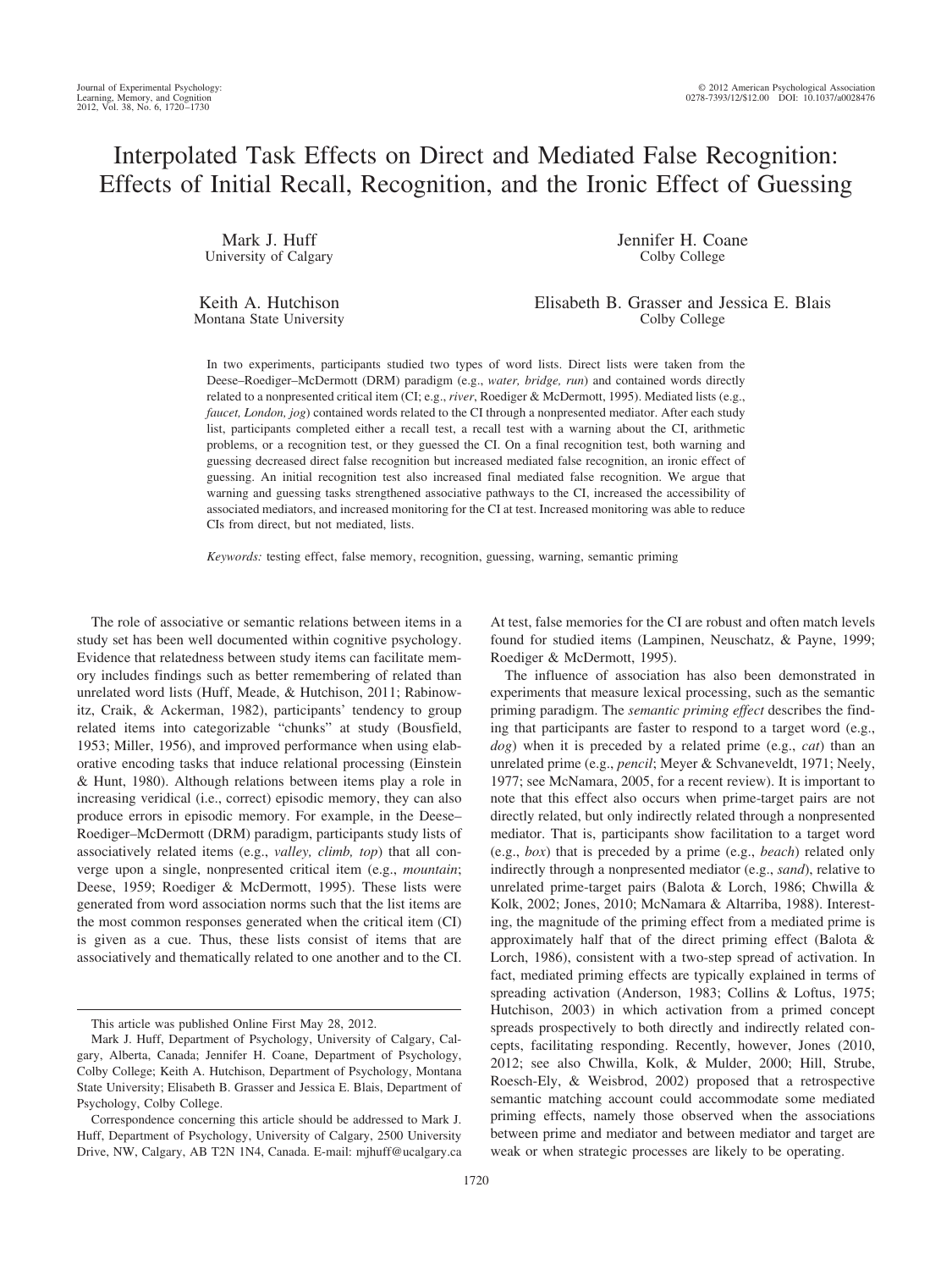## **Associative and Thematic Contributions to False Memory**

Since the publication of Roediger and McDermott's (1995) paper, researchers have explored whether the DRM false memory illusion is due to *associative activation* or a *gist extraction* process. Associative activation is assumed by the two-process activation monitoring theory (AMT; Roediger, Balota, & Watson, 2001) in which the illusion is due to automatic lexical activation spreading from studied items to the CI. According to AMT, false recall and recognition reflect a source-monitoring error in which participants fail to successfully monitor the source of the CI activation and endorse it as studied (Meade, Watson, Balota, & Roediger, 2007; Roediger, Balota, & Watson, 2001). Evidence for the role of association in the DRM illusion has been well documented. Using backward associative strength (BAS), a measurement of association from the list items to the CI, Deese (1959) reported that BAS was strongly related to the probability that a participant would falsely recall the CI, a finding verified by Roediger, Watson, McDermott, and Gallo (2001) using a regression analysis. Additionally, increasing study list length has been shown to increase the DRM illusion, likely due to an increase in BAS (e.g., Coane, McBride, Raulerson, & Jordan, 2007; Robinson & Roediger, 1997).

Gist extraction is a mechanism postulated in fuzzy-trace theory (FTT) to account for list-based false memories (Brainerd & Reyna, 1990). FTT posits that when studying a related word list, participants store both a *verbatim* and *gist* representation. Verbatim representations consist of specific details, including the item itself, as well as any perceptual details such as sound, font, and color, and contextual details such as test position. In contrast, gist is a stored representation of the overall meaning of a word or list; thus, gist extraction is particularly sensitive to the theme or coherence of the list. Further, verbatim representations are suggested to fade at a faster rate relative to gist representations. In the DRM paradigm, the presentation of many items related to a similar theme strengthens a gist representation and is therefore considered responsible for CI false memories (Brainerd & Reyna, 2002; Reyna, 1998). Because the CI cannot possess a verbatim representation, the DRM illusion presumably occurs due to a stored gist representation.

In support of gist extraction processes, there is evidence that the DRM illusion can persist after a delay, with false recall and recognition occurring weeks and months after study (Seamon et al., 2002). After a delay, veridical memory typically decreases while the DRM illusion remains, due to differences in the persistence of verbatim and gist representations (but see Colbert & McBride, 2007). In contrast, associative activation tends to dissipate quickly when a target is primed with a single item or several related items such as a DRM list (Meade et al., 2007; Neely, 1977; Zeelenberg & Pecher, 2002; but see Meade, Hutchison, & Rand, 2010; Tse & Neely, 2005 for exceptions). Persisting implicit associative activation from studied items therefore cannot account for DRM effects after a delay. To account for this difference, Meade et al. (2007) suggested that participants might engage in a retrieval-mode process (Tulving, 1983). That is, when participants attempt to retrieve a studied list, the associative network formed during encoding is subsequently reactivated at retrieval, resulting in falsely remembering the CI (see Hutchison & Balota, 2005, for a similar explanation).

Attempts to isolate the influences of associative activation and thematic similarity have been difficult because BAS and thematic similarity are highly confounded in DRM lists. Hutchison (2003) noted that this confound exists in both association and typicality norms, arguing that associated words contain a variety of semantic relations and that words more typical for a category are also more strongly associated with the category label. In addition, Brainerd, Yang, Reyna, Howe, and Mills (2008) demonstrated that BAS effects across DRM lists are confounded with differences in the semantic characteristics of the CIs themselves. Specifically, CIs from high BAS lists were rated as more familiar and meaningful in Toglia and Battig's (1978) semantic word norms. Such characteristics could cause these CIs to elicit higher false memory independently from any associative relation to study items. Taken together, these findings suggest the positive relation of BAS to false memories is insufficient to distinguish between AMT and FTT.

In order to circumvent the association/theme confound we have described, Hutchison and Balota (2005) examined thematic and association-based influences on false memories using both standard DRM lists and newly constructed homograph lists that were equated in BAS to the standard DRM lists. For the homograph lists, all list items were related to a CI (e.g., *fall*), but half of the list items were related to one meaning (e.g., *autumn*), while the other half were related to a second meaning (e.g., *stumble*). False memories were equal across the standard DRM and homograph lists, even though participants in a subsequent experiment rated the standard DRM CIs to be more strongly related to the meaning of the list, suggesting that BAS, rather than thematic convergence, is critical for associative false memories.

More recently, Huff and Hutchison (2011) developed a novel method for dissociating association from thematic coherence. Huff and Hutchison examined list-based false memories using lists that appeared, on the surface, to be completely unrelated and lacking an overall theme, but were actually indirectly associated to a CI. Participants studied lists of unrelated items (e.g., *slope, reindeer, corn*) that were all related to nonpresented mediators (e.g., *ski, sleigh, flake*) and that all converged upon a nonpresented CI (e.g., *snow*). As with mediated triads used in semantic priming experiments (e.g., Balota & Lorch, 1986), the studied list items lacked any direct association to either themselves or the CI, but were indirectly related to the CI through a mediator (e.g., *slope–*[ski]– snow). Mediated word lists were used because they allowed for associative activation of the CI without presenting a list theme, two factors that are confounded in the DRM paradigm.

In Huff and Hutchison (2011), participants studied mediated lists immediately followed by either a recall test or arithmetic problems. Following a series of study–test/arithmetic trials, a final recognition test was completed. CIs were not falsely recalled initially; however, they were falsely recognized at a greater rate than nonpresented control items. Interestingly, this mediated false memory effect tended to be stronger after the completion of an initial recall test relative to the completion of arithmetic problems.

In an additional experiment to test whether participants were consciously aware of the mediated relations, participants were instructed to guess the CI instead of doing recall or math problems. Participants failed to successfully guess the CI, but a mediated false memory effect was still found on the final recognition test. In fact, this false recognition effect was numerically greater following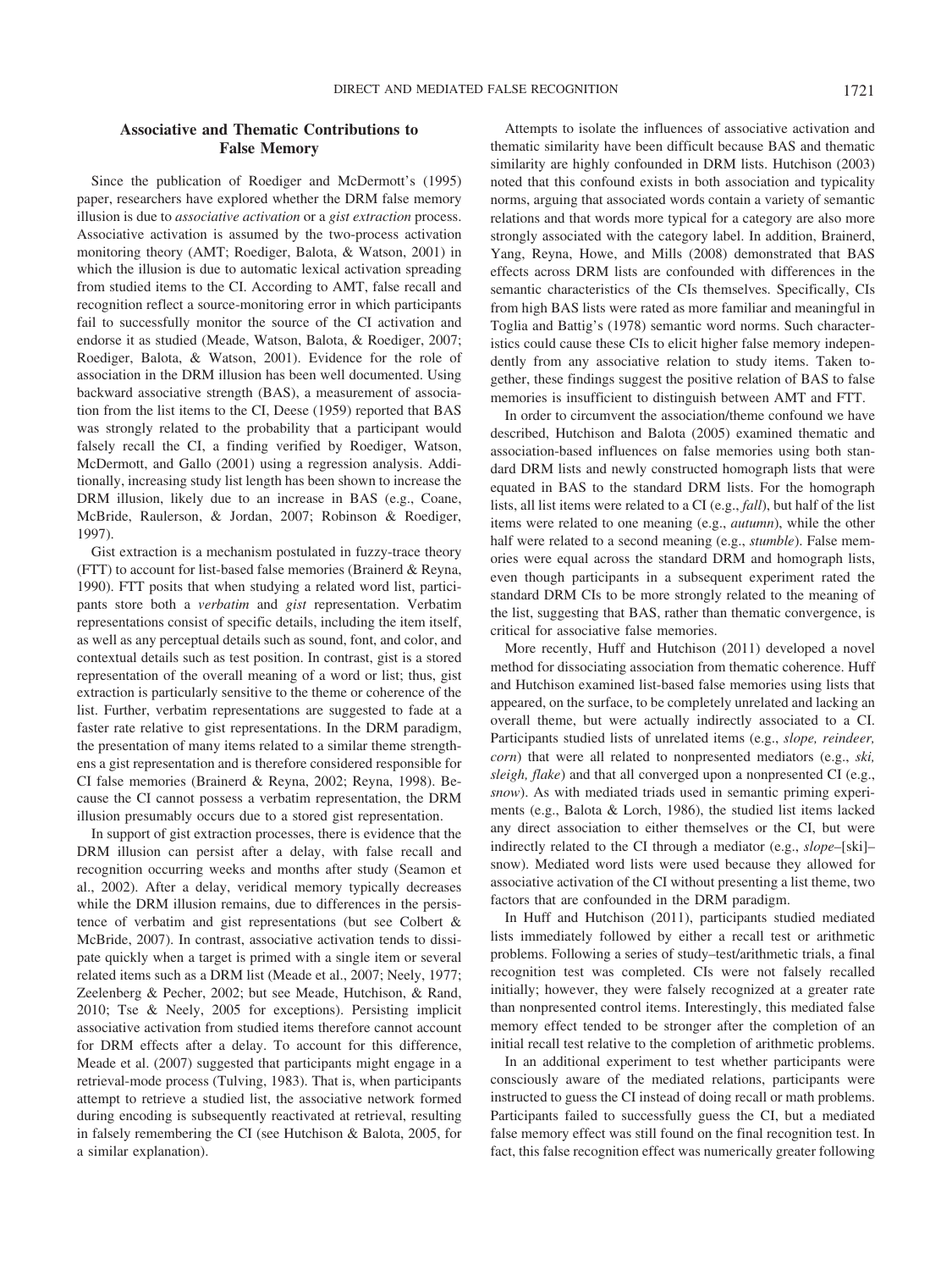a guessing task than following the initial arithmetic or recall task used in other experiments.

Several conclusions were made from these experiments. First, false recognition found in the absence of a list theme is consistent with the associative activation account. Second, completing an initial recall test may strengthen the associations formed between list items and the CI, which, in turn, may have increased false recognition. Finally, attempting to guess the CI produced a false recognition effect at least as large as that found following an initial recall test. Thus, attempting to relate list items during presentation in order to guess the CI may mimic, or even enhance, the relational processing that occurs during recall. If this is the case, then any task that increases such relational processing between the seemingly unrelated items from mediated lists may produce a mediated false memory effect, possibly by providing additional opportunities for activation of the relevant networks, thereby increasing the accessibility of the CI (cf. Meade et al., 2007).

The mediated false memory effect found using a guessing task is also interesting given that attempting to guess the CI may act as an implied warning. That is, in explaining the guessing task, participants are told about the nature of the lists and asked to guess the critical nonpresented word. This procedure is similar to typical warning instructions that have been shown to effectively reduce false memories in the DRM paradigm (Gallo, Roberts, & Seamon, 1997). During the final recognition test, having attempted to guess the CI during study may increase monitoring for a nonpresented distractor associated to the studied list on the final recognition test. Although increased monitoring should occur during recognition when participants are asked to guess the CI, the mediated false memory effect actually showed a significant increase over initial arithmetic and a nonsignificant numerical increase over initial recall. This potentially *ironic effect of guessing* was likely due to the more indirect nature of association in mediated lists. In other words, if participants are not able to correctly guess the CI, the warning is not likely to be effective (see Neuschatz, Benoit, & Payne, 2003) and may actually boost mediated false memory through the implicit or explicit generation of mediators during relational processing (e.g., Carpenter, 2011). In contrast, for directly associated lists, such as DRM lists, the opposite pattern should occur with a guessing task. Guessing should decrease false recognition of the CI because participants may accurately identify the CI and therefore reject that item during the recognition test (e.g., Gallo, Roediger, & McDermott, 2001; McCabe & Smith, 2002; Neuschatz et al., 2003; Neuschatz, Payne, Lampinen, & Toglia, 2001).

#### **Overview of Experiments**

In the current study, we extended the experiments reported by Huff and Hutchison (2011) by more closely examining the influence of various interpolated tasks on a final recognition test. Specifically, in Experiment 1, we compared initial arithmetic, recall, recall  $+$  warning, and guessing tasks for their influence on veridical and false recognition within a single experiment. The arithmetic, recall, and guessing tasks were the same as in Huff and Hutchison  $(2011)$ . In the recall  $+$  warning condition, participants were also warned about the nature of the DRM task prior to study and instructed not to recall the CI.

Additionally, we compared directly associated DRM lists and indirectly associated mediated lists. In Huff and Hutchison (2011), mediated false recognition effects were numerically smaller than effects typically reported in DRM experiments. However, the different effects could not be directly compared because the mediated lists lacked direct lists for comparison. In the current study, new materials were developed, and the mediated word lists used here were extrapolated from directly associated DRM word lists (hereafter, direct lists). That is, we formed mediated lists by taking the highest associated word to each direct list item that was not directly associated to either the CI or other list items using the Nelson, McEvoy, and Schreiber (1999) word association norms. Therefore, mediated word lists could be directly compared with direct lists because each list type shared the same CI.

On the initial recall test, it was expected that participants would not falsely recall CIs from mediated lists (see Huff and Hutchison,  $2011$ ), but would falsely recall CIs from direct lists. The recall  $+$ warning condition was expected to reduce CI intrusions from direct lists relative to the recall condition (cf. Gallo et al., 2001).

On the final recognition test, direct lists were expected to produce a greater level of false recognition relative to mediated lists due to stronger associative strength (or due to stronger gist, according to FTT). For direct lists, we expected that completing an initial recall test would inflate CI false alarms relative to the arithmetic condition, similar to the findings of Roediger and McDermott (1995; see also Gallo, 2006, 2010). Further, warning participants about the false memory illusion was expected to reduce CI false alarms compared with recall without warning. Thus, the warning should have offset the increase in false alarms normally observed after completing an initial recall test. We also expected that guessing would act as an effective warning by providing a strategy to reduce false recognition (Gallo et al., 1997). Because participants were required to generate CIs after study, they could use this information to reject CIs at test. Given that participants are expected to be successful in guessing the CI from direct lists, this condition should reduce false recognition.

For mediated lists, the type of interpolated task completed was expected to yield different outcomes than direct lists. This is largely because participants should be unsuccessful in consciously identifying mediated CIs. We predicted that we would find no mediated false recognition following arithmetic tasks, replicating the finding of Huff and Hutchison (2011). However, the remaining conditions were all expected to produce mediated false recognition, due to strengthening of the associative networks during the interpolated task. Thus, as with direct lists, we predicted an increase in mediated false recognition following an initial recall test, relative to initial arithmetic test. In contrast to direct lists, however, warning participants about CIs was not expected to reduce mediated CI false alarms due to the indirect nature of the lists. Further, we predicted an ironic effect of guessing such that the guessing condition should produce the greatest mediated false recognition. This is because guessing should induce associative processing during study as participants attempt to find the nonpresented CI, strengthening the associative network and increasing the chance of activating mediators and also the CI. Unlike the condition with the direct lists, the impact of this strengthened associative network should not be countered by success in guessing, and therefore rejecting, the CI.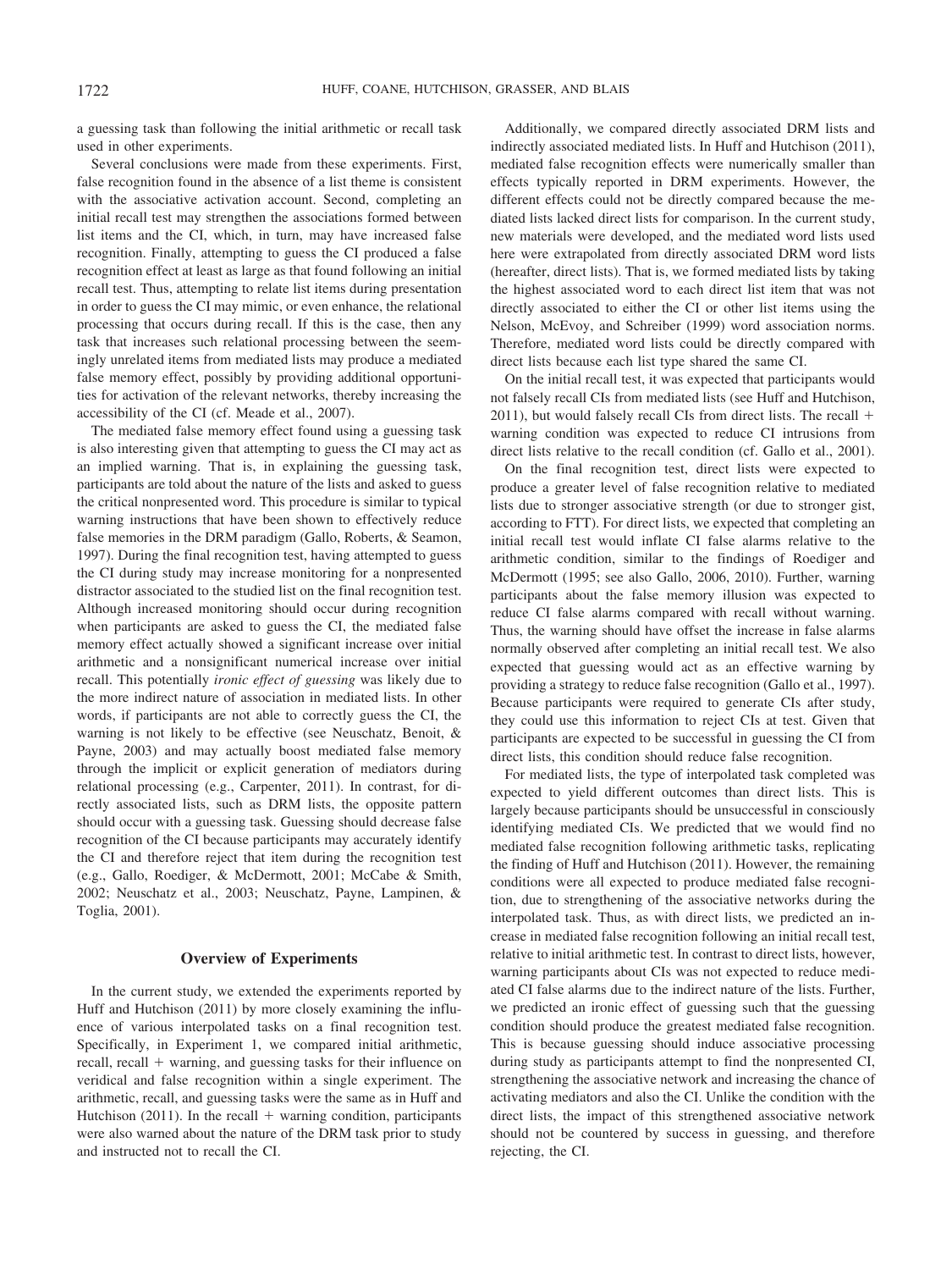In Experiment 2, we further explored initial task differences on later false recognition. Huff and Hutchison (2011) demonstrated that mediated false memory occurred only in final recognition and not in initial recall tasks. These testing differences suggest that processing differences involved in recognition compared with recall may be critical in producing mediated false memories. However, in Huff and Hutchison, a series of study–test/arithmetic trials always preceded the recognition test, confounding task type with retention interval. We separated the influence of delay and task by having participants complete an initial recognition test or arithmetic problems prior to a final recognition test. If a recognition task alone is sufficient for mediated false memories, then a mediated false memory effect will be found in the initial recognition task. If, however, mediated false memories are contingent upon a delay, then they may occur only on the final recognition test.

### **Experiment 1**

### **Method**

**Participants.** A total of 160 male and female undergraduate students participated for partial course credit or \$10 compensation. Forty-eight participants were tested at Colby College, 64 at Montana State University, and 48 at the University of Calgary. At all three testing sites, equal numbers of participants were tested in all four conditions. All participants were native English speakers with normal or corrected-to-normal vision.

**Materials.** To develop new lists of directly associated and indirectly associated mediated lists, we selected 24 CIs. The criterion for CI selection was that false recall probability was at least .24 (based on norming data) to ensure a sufficiently strong direct false memory effect to allow detection of mediated false memory. An additional constraint in the selection of CIs was that each directly associated item had to have a relatively strong associate that was neither directly related to the CI nor presented in another direct list. Due to clerical error, six items were used twice in different lists.<sup>1</sup> Of the 24 CIs, 19 were selected from the Stadler, Roediger, and McDermott (1999) norms and the other five were from a norming study by Coane and Cutting (2004). Based on the norms for the original (i.e., unmodified) lists, the average false recall rate of the lists from the Stadler et al. norms was .44 (*SD* = .12) and the average false recall of the lists from Coane and Cutting was .26 ( $SD = .02$ ). The higher false recall rates for the Stadler et al. lists is possibly due to methodological differences between the two studies: Stadler et al. used auditory presentation and an immediate free recall task, whereas Coane and Cutting used visual presentation and a 30-sec filled delay prior to recall. It is important to note, however, that the lists were fully counterbalanced across conditions in the present study.

Two lists of 15 items each were developed for each of the 24 CIs. The direct list consisted of list items that were directly related to the CI, and the mediated list included words that were directly related to the direct associates but not to the CI itself (see Table 1 for a sample of direct and mediated lists). The mediated lists were developed using the Nelson et al. (1999) free association norms. For each direct associate, the strongest associate that was not presented on another list and unrelated to the CI was selected. The mean BAS was  $.16$  ( $SD = .18$ ) and the average forward association from the CI to the list items was  $.04$  ( $SD = .10$ ). The average

Table 1 *Sample Direct and Mediated Lists for the Critical Item "Cold"*

| Direct list | Mediated list |
|-------------|---------------|
| wet         | slippery      |
| hot         | spicy         |
| air         | vent          |
| snow        | sleigh        |
| winter      | summer        |
| ice         | cream         |
| warm        | cozy          |
| freeze      | thaw          |
| cough       | choke         |
| heat        | radiator      |
| sneeze      | dust          |
| weather     | humid         |
| chill       | mellow        |
| frigid      | uptight       |
| frost       | dew           |

strength of association from the mediated list items to the direct list items (i.e., mediated BAS) was  $.21$  ( $SD = .21$ ), and forward associative strength was  $.08$  ( $SD = .14$ ; see Table 2 for other lexical characteristics of direct and mediated list items). $<sup>2</sup>$  It should</sup> be noted that the items were not matched on these lexical characteristics, but we report them for sake of completeness.

For counterbalancing purposes, the 24 CIs were divided into four sets of six that were matched on average direct BAS and mediated BAS. Within each study set, three lists were direct and three were mediated. Two sets were assigned to the studied condition, and two sets served as nonstudied controls. Each CI was tested in each condition (direct or mediated, studied or control) an equal number of times across participants.

Two 36-item recognition tests were created. The first test was based on the first set of six study lists while the second test was based on the second set of study lists. Each recognition test included 12 list items (from Positions 7 and 10 of each study list), 12 list item controls (from the same list positions of the nonstudied lists), six CIs (one per study list), and six CI controls (one per nonstudied list).

**Procedure.** Participants were tested individually on computers using E-Prime software (Schneider, Eschman, & Zuccolotto, 2002) with all responses made using a keyboard. Additionally, participants were given a booklet containing recall, guess, or arithmetic sheets, depending on the condition being tested.

Prior to study, all participants were informed that 15 words would be presented on the computer screen. Additionally, participants were presented with instructions specific to the experimental condition. In the recall condition, participants were instructed to

<sup>&</sup>lt;sup>1</sup> None of the repeated items were ever included in the final recognition tests and only in two cases did participants study both items (once within the same block, once across blocks). In all other cases, participants did not study the two lists where the repeated items occurred. Thus, it is unlikely this repetition affected the observed results in any significant way.

 $2$ <sup>2</sup> We note that in the priming literature, BAS typically refers to the association from the target to the prime and forward-association strength refers to association from the prime to the target. To be consistent with the terminology used in the false memory literature, we adopted the standard usage of BAS to refer to the association from list items to the CI.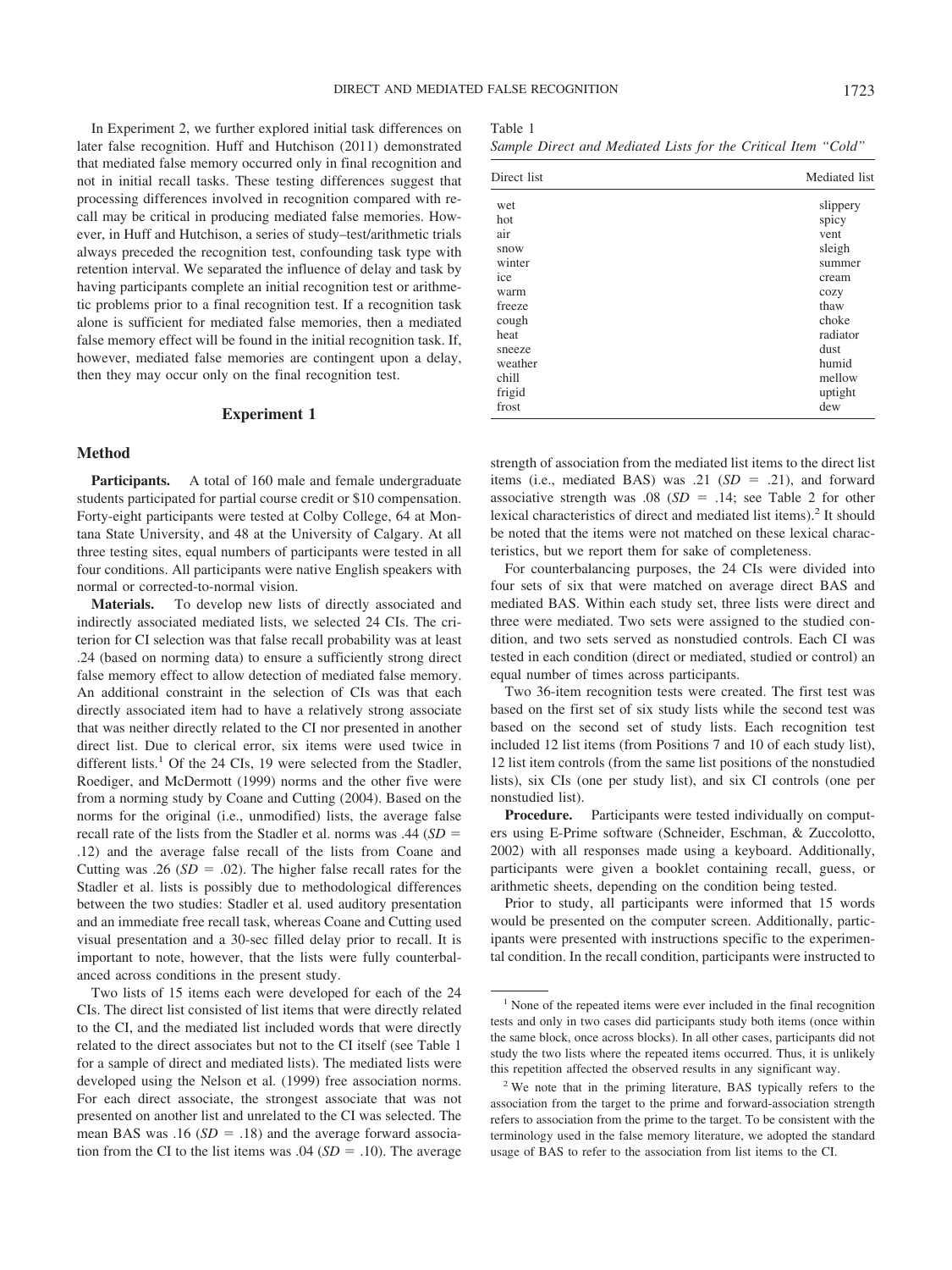| List type          | Length       |            | Frequency    |              | Contextual<br>diversity |              | Orthographic<br>neighborhood |              | RT               |                | Accuracy   |            |
|--------------------|--------------|------------|--------------|--------------|-------------------------|--------------|------------------------------|--------------|------------------|----------------|------------|------------|
|                    | M            | SD         | M            | <i>SD</i>    | M                       | SD.          | M                            | SD           | Μ                | SD             | М          | <i>SD</i>  |
| Direct<br>Mediated | 5.20<br>5.84 | .65<br>.86 | 9.29<br>8.54 | 1.50<br>1.80 | 2.81<br>2.48            | 0.56<br>0.66 | 6.35<br>5.05                 | 6.30<br>6.41 | 623.70<br>648.39 | 60.64<br>69.53 | .97<br>.96 | .03<br>.07 |

Table 2 *Lexical Characteristics of Direct and Mediated List Items*

*Note.* All estimates are from the English Lexicon Project (Balota et al., 2007; www.elexicon.wustl.edu). Frequency counts refer to the Hyperspace Analogue to Language (HAL) log frequency; contextual diversity is from the SUBTLEX norms (Brysbaert & New, 2009); orthographic neighborhood is from Coltheart, Davelaar, Jonasson, & Besner, 1977); RT = mean lexical decision reaction time; accuracy = mean lexical decision accuracy.

recall as many list items as possible after each presented list by writing them in the booklet provided. In the recall  $+$  warning condition, participants were informed that they were participating in a false memory study and that study list words were related to a "critical" nonpresented target word. They were instructed to recall as many list items as possible but not to accidentally recall the nonpresented target word. In the guess condition, participants were informed that all list items converged upon a nonpresented target word and that they were required to guess the CI for each list. In the arithmetic condition, participants were instructed to complete math problems following the presentation of each list. List items were each presented for 1,500 ms with a 500-ms interstimulus interval. Following each list presentation, participants in each condition were given 60 s to complete the interpolated task. Instructions in each condition were given to participants prior to presentation of the word lists.

Following the completion of six study–recall/guess/arithmetic trials (three direct lists, three mediated lists presented in random order), participants completed a 36-item old/new recognition test on the computer. Participants were instructed to respond quickly but without sacrificing accuracy. After completing the recognition test, participants repeated the same procedure with six new study lists (three direct, three mediated) followed by a second recognition test. At the end of the second recognition test, all participants were debriefed and awarded credit or compensation for their participation. A typical experimental session was approximately 30 min.

#### **Results and Discussion**

For all results reported, statistical significance is set at  $p < .05$ unless otherwise noted.

**Initial guessing performance.** The proportion of correctly guessed critical items for participants in the initial guessing condition are presented in Table 3 and were calculated by taking the number of correctly guessed CIs divided by the total number of possible CIs. Not surprisingly, participants were more accurate at guessing CIs from direct lists than from mediated lists,  $t(39)$  = 7.43, standard error of the mean  $(SEM) = 0.04$ . However, correct guessing for both types of lists was greater than zero—single sample  $t(39) = 8.59$ , *SEM* = 0.04 and  $t(39) = 2.91$ , *SEM* = 0.02 for direct and mediated lists, respectively.

**Initial recall performance.** The proportion of correctly recalled list items along with the proportion of critical intrusions recalled for participants who completed immediate recall tests

under warning and no-warning conditions are presented in the two middle columns of Table 3. We performed two separate 2 (list type)  $\times$  2 (initial task) mixed analyses of variance (ANOVAs) on veridical recall of list items and false recall of critical items. Both analyses revealed only a main effect of list type— $F(1, 78)$  = 168.25, mean square error (*MSE*) = 28, and  $F(1, 78) = 99.49$ ,  $MSE = 178$ , for veridical and false recall, respectively—such that both veridical and false recall were greater for items from direct lists than from mediated lists. No other effects reached significance. Follow-up single sample *t* tests revealed that false recall was greater than zero for direct critical items following both initial recall and initial recall  $+$  warning conditions— $t(39) = 8.71$ ,  $SEM = 0.03$ , and  $t(39) = 6.33$ , *SEM* = 0.03, for initial recall and initial recall  $+$  warning, respectively—but was not significant for mediated critical items following either initial recall or initial recall  $+$  warning conditions— $t(39) = 1.00$ , *SEM* = 0.00, and  $t(39) = 1.43$ , *SEM* = 0.01, for initial recall and initial recall + warning, respectively.

**Recognition.** The proportions of studied list items and nonstudied critical items from direct and mediated lists that were given an "old" response are presented in Table 4. These means are presented separately for the four initial tasks (math, recall, recall warning, and guessing). In addition, corrected recognition measures are reported for both list items (hit rates to studied list items minus false alarm rates to nonstudied controls) and critical items (false alarm rates to CIs from studied lists minus control CIs from nonstudied lists).<sup>3</sup>

A 4 (initial task)  $\times$  2 (list type) mixed factorial ANOVA was used to examine effects of initial task and list type on corrected recognition rates of list items. As was found for recall, recognition was greater for items from direct lists than mediated lists, *F*(1,  $172$ ) = 41.75,  $MSE = 561$ . In addition, recognition accuracy was influenced by initial task,  $F(3, 172) = 9.73$ ,  $MSE = 726$ , such that recognition was highest in the initial guess condition and lowest in the initial math condition. Pairwise comparisons revealed that those in the initial math condition were significantly less accurate than each of the other three conditions. This demonstrates the

<sup>&</sup>lt;sup>3</sup> In addition to the corrected proportions of list items and CIs, we also conducted a signal detection analysis (Snodgrass & Corwin, 1988; Wickens, 2002) on *d'* values for list items and CIs. All statistical patterns for list item and CI-corrected recognition in Experiments 1 and 2 were identical to the *d'* analysis. Therefore, to eliminate redundancy, we report only those analyses completed on corrected recognition.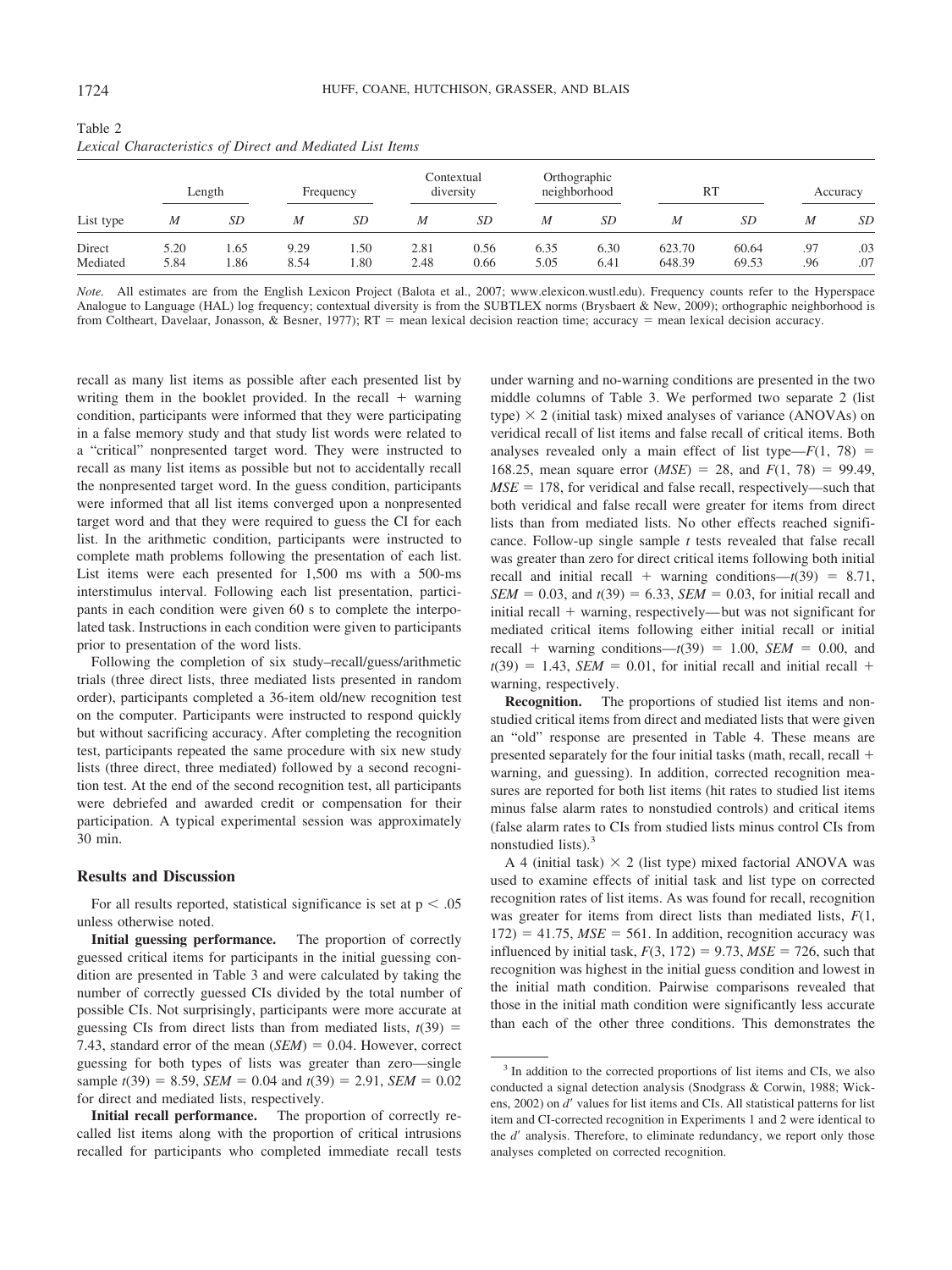|--|--|--|

|                | Math |    | Recall           |     | $Recall + warning$ |     | Guessing         |     |
|----------------|------|----|------------------|-----|--------------------|-----|------------------|-----|
| Variable       | M    | SE | $\boldsymbol{M}$ | SE  | M                  | SE  | $\boldsymbol{M}$ | SE  |
| List items     |      |    |                  |     |                    |     |                  |     |
| Direct items   |      |    | .57              | .02 | .53                | .02 |                  |     |
| Mediated items |      |    | .44              | .01 | .41                | .02 |                  |     |
| Critical items |      |    |                  |     |                    |     |                  |     |
| Direct items   |      |    | .26              | .04 | .24                | .04 | .40              | .06 |
| Mediated items |      |    | .00              | .00 | .01                | .01 | .05              | .02 |

Table 3 *Experiment 1 Initial Recall Proportions for Studied Items and Recall or Guessing of Critical Items of Direct and Mediated Lists*

*Note.*  $N = 40$  in each of the initial task conditions.

testing effect – an initial memory test often improves later memory for studied material (see Roediger & Karpicke, 2006). In addition, those in the guessing condition were significantly more accurate than those in the initial recall  $+$  warning condition. The interaction between initial test and list type was not significant,  $F < 1$ .

A 4 (initial task)  $\times$  2 (list type) mixed factorial ANOVA was also used to examine effects of initial task and list type on corrected false recognition rates for CIs. As was found for hit rates, there were main effects of initial testing and list type,  $F(3, 172) =$ 2.95,  $MSE = 937$ , and  $F(1, 172) = 315.12$ ,  $MSE = 528$ , respectively, such that false recognition was greater for direct than mediated CIs and false recognition was lowest overall for those in the initial math condition. Pairwise comparisons revealed that similar to correct recognition, false recognition was lower for the initial math group than for the other three groups, which did not differ from each other. Of most importance, there was a significant Initial Test  $\times$  List Type interaction,  $F(3, 172) = 4.74$ ,  $MSE = 528$ , demonstrating that the effect of initial task differed for the direct and mediated lists. As can be seen in Table 4, false recognition of direct CIs showed the predicted quadratic pattern across conditions, increasing from the initial math to the initial recall condition, and then decreasing from initial recall to initial recall  $+$  warning and initial guessing conditions. Pairwise comparisons confirmed this observation. Namely, false recognition was significantly higher in the initial recall condition than in all three other conditions, which did not differ from each other. In contrast, and also consistent with predictions, false recognition for mediated CIs increased linearly across initial test conditions, with lowest false recognition in the initial math condition and highest false recognition in the initial guessing condition. Pairwise comparisons confirmed that false recognition was higher in the initial guessing condition than in the initial recall or initial math conditions. False recognition was not significant following initial math performance  $(p = .12)$ , but was significant following the other three tasks. This replicates Huff and Hutchison (2011) who found significant false recognition following initial recall or guessing tasks, but not following the initial math task.

We suggest that the reduction of direct and mediated CI recognition in the guessing condition is contingent upon correctly guessing the CI. To examine this possibility, we conditionalized CI false recognition on performance in the previous guessing task. For direct lists, five participants never correctly guessed any direct CIs and one participant correctly guessed all six direct CIs. For the 39 participants who did not correctly guess all CIs, when direct CI false recognition was conditionalized on incorrect prior guessing, false alarms to direct CIs was .86. Similarly, the five participants who never correctly guessed any direct CIs had false alarms of .90. In contrast, participants had false alarms of .55 on previously guessed CIs and the one participant who never guessed wrong had a false alarm rate of .50. Thus, relative to false alarm rates of .82 and .70 in the recall and recall  $+$  warning conditions, respectively, previously guessed direct CIs had lower rates of false alarms—.55 versus .82,  $t(73) = 3.38$ , *SEM* = 0.07, for guessing and recall; .55 versus .70,  $t(73) = 1.94$ ,  $SEM = 0.07$ ,  $p = .06$ , for guessing and recall + warning—and previously unguessed CIs had more false alarms than those in the recall  $+$  warning condition—.86 versus  $.70, t(77) = 3.12, SEM = 0.04$ —and numerically but nonsignificantly more false alarms than those in the recall only condition, .86 versus .82,  $t < 1$ ].<sup>4</sup> For mediated CIs, conditionalizing was difficult because only 11 of the 240 possible CIs were correctly guessed (three of which were later falsely recognized). The false alarm rate for the remaining 95.4% of mediated CIs that were unguessed was .43, which was unsurprisingly very similar to the unconditionalized false alarm rate of .41.

To summarize the results of Experiment 1, veridical and false recall and recognition were greater for items from direct lists than mediated lists. As predicted, participants were very successful in guessing the CIs from direct lists, but were largely unsuccessful in guessing the CIs from mediated lists. In addition, all three types of initial testing increased veridical memory over the initial math condition. Of most importance, we obtained the predicted Initial Task  $\times$  List Type interaction on false recognition. False recognition for direct items increased with an initial recall test, relative to initial math, but then decreased in the recall  $+$  warning and guessing conditions. This is presumably because participants could utilize the warning to identify and reject the critical lures from these lists. Also as predicted, false memory for mediated CIs showed a linear increase across testing conditions, with significantly greater false memory in the recall  $+$  warning and guessing conditions than in the math condition and greater false memory in the guessing condition than in the recall condition. This demon-

<sup>4</sup> There was likely a ceiling effect in the comparison of direct item false alarms following recall (.82) versus false alarms for previously unguessed items (.86). Specifically, 25 out of 39 subjects in the guessing condition had 100% false alarms on previously unguessed items and 18 out of 40 subjects in the recall condition had 100% false alarms.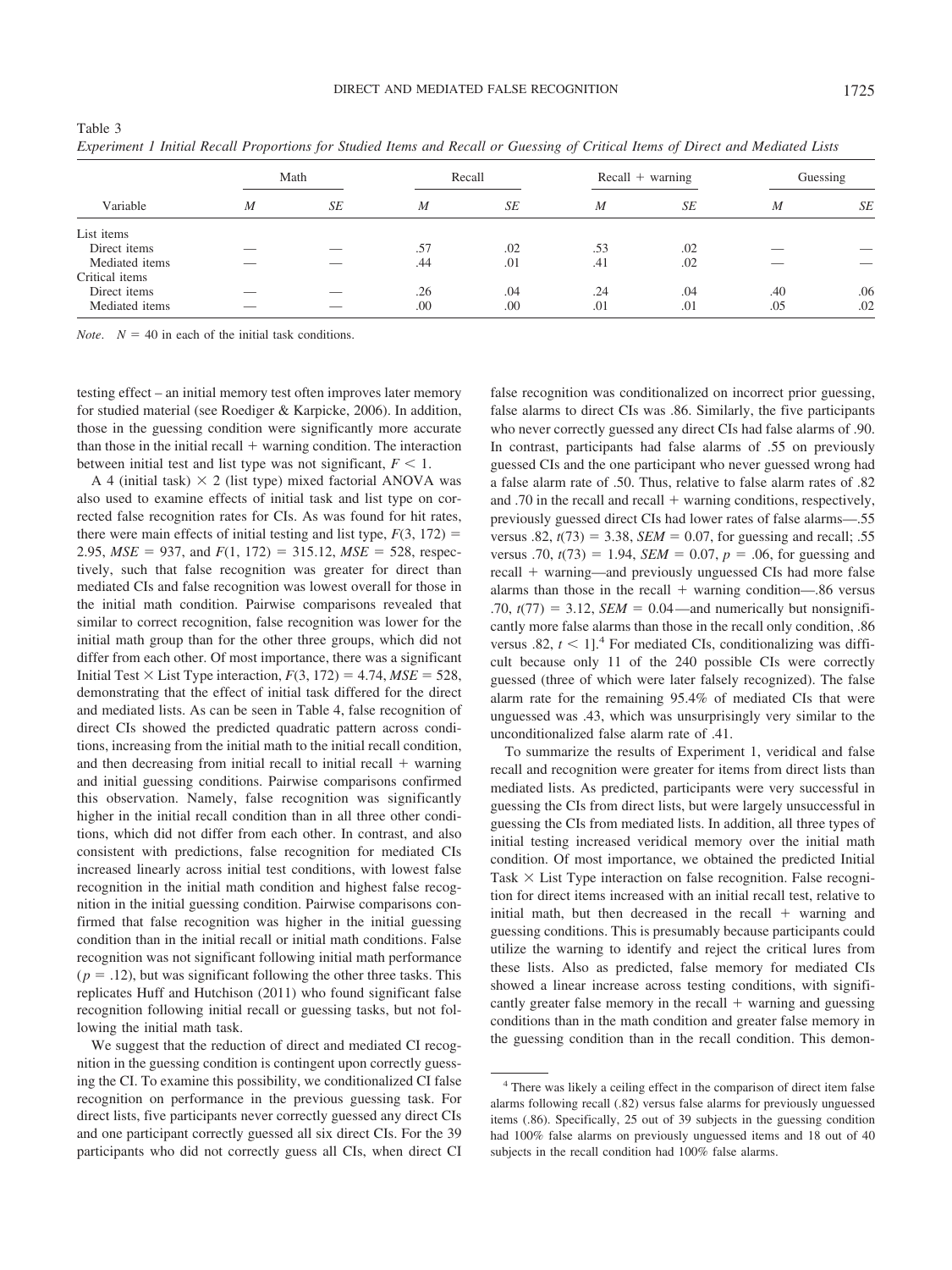|  |  | × |
|--|--|---|
|--|--|---|

Table 4

|                       | Math |     | Recall           |     | $Recall + warning$ |     | Guessing         |     |
|-----------------------|------|-----|------------------|-----|--------------------|-----|------------------|-----|
| Variable              | M    | SE  | $\boldsymbol{M}$ | SE  | M                  | SE  | $\boldsymbol{M}$ | SE  |
| List items            |      |     |                  |     |                    |     |                  |     |
| Direct items          | .77  | .03 | .86              | .02 | .81                | .02 | .90              | .01 |
| Control direct        | .23  | .03 | .14              | .02 | .15                | .03 | .15              | .02 |
| Mediated items        | .60  | .04 | .59              | .05 | .56                | .04 | .72              | .04 |
| Control mediated      | .17  | .02 | .05              | .01 | .10                | .02 | .10              | .01 |
| Corrected recognition |      |     |                  |     |                    |     |                  |     |
| Direct items          | .54  |     | .72              |     | .66                |     | .75              |     |
| Mediated items        | .43  |     | .54              |     | .46                |     | .62              |     |
| Critical items        |      |     |                  |     |                    |     |                  |     |
| Direct items          | .78  | .03 | .82              | .04 | .70                | .04 | .72              | .04 |
| Control direct        | .31  | .04 | .13              | .02 | .15                | .03 | .18              | .03 |
| Mediated items        | .36  | .04 | .22              | .04 | .26                | .04 | .41              | .04 |
| Control mediated      | .31  | .04 | .13              | .02 | .11                | .03 | .19              | .03 |
| Corrected recognition |      |     |                  |     |                    |     |                  |     |
| Direct items          | .47  |     | .69              |     | .55                |     | .54              |     |
| Mediated items        | .05  |     | .09              |     | .15                |     | .22              |     |

*Experiment 1 Final Recognition Proportions for Studied Items and Critical Items of Direct and Mediated Lists as a Function of Initial Testing Conditions*

*Note.*  $N = 40$  in each of the initial task conditions. Boldface indicates data used in the statistical analyses.

strates an ironic effect of warnings and guessing tasks on mediated false memory, in which attempting to guess the CI strengthens the associative network (including both the mediators and the CI) without a concurrent ability to identify, and therefore reject, the CI itself.

## **Experiment 2**

The purpose of Experiment 2 was to further examine the influence of an initial test on false recognition by having participants complete an initial recognition test rather than free recall. This modification was made to address the possibility that the delay, as opposed to the retrieval task, is responsible for the mediated false memory effect. In both Huff and Hutchison (2011) and Experiment 1, an initial arithmetic, recall, or guessing task always preceded a final recognition test. Therefore, we examined whether mediated false recognition could occur without an interpolated task by having participants complete an initial recognition test or arithmetic problems after each list presentation. As in Experiment 1, both direct and mediated word lists were studied, and a final recognition test was completed.

## **Method**

Participants. A total of 80 male and female undergraduate students participated for partial completion of course credit or \$5 compensation. Twenty-eight participants were tested at Colby College, 36 at Montana State University, and 16 at the University of Calgary. At all testing sites, equal numbers of participants were tested in both conditions. All participants were native English speakers with normal or corrected-to-normal vision.

**Procedure and stimuli.** All procedures and stimulus lists used in Experiment 2 were the same as Experiment 1 with one exception. Immediately after studying each word list, half of the participants completed a six-item recognition test while the other half completed arithmetic problems for 60 s, identical to Experiment 1. The six-item recognition test consisted of two list items (from Positions 7 and 10), two list item controls (from the same positions from nonstudied lists), one CI (from the studied list), and one CI control (from a nonstudied list). After six study– recognition/arithmetic trials, participants completed the same final recognition test as in Experiment 1, and again, this procedure was repeated for a second block of six study–recognition/arithmetic trials and a final recognition test. All items on the initial recognition test were repeated on the final recognition test to allow for direct comparisons between initial recognition in Experiment 2 and final recognition following initial math in Experiment 2 or final recognition following other conditions in Experiment 1. Repeating unrelated items from initial to final recognition also controlled for increases in CI familiarity and pure test-induced priming of tested list items and CIs from initial to final recognition (Kimball, Muntean, & Smith, 2010).

#### **Results and Discussion**

**Initial recognition performance.** The proportions of studied list items and nonstudied CIs from direct and mediated lists that were given an "old" response on the initial recognition test are presented in the left column of Table 5. Corrected recognition measures are again reported for both list items and CIs. Both accurate recognition for list items and false recognition of CIs were higher for direct lists than mediated lists,  $t(39) = 3.57$ ,  $SEM = 0.06$ , and  $t(39) = 9.56$ , *SEM* = 0.05, for direct versus mediated recognition for list items and CIs, respectively. Interestingly, however, initial false recognition was significantly greater than zero for both direct lists,  $t(39) = 17.24$ , *SEM* = 0.04, and mediated lists,  $t(39) = 4.70$ , *SEM* = 0.04. Significant immediate false recognition for mediated CIs demonstrates that mediated false recognition does not require a delay between study and test.

**Final recognition performance.** The proportions of studied list items and nonstudied CIs from direct and mediated lists that were given an "old" response on the final recognition task are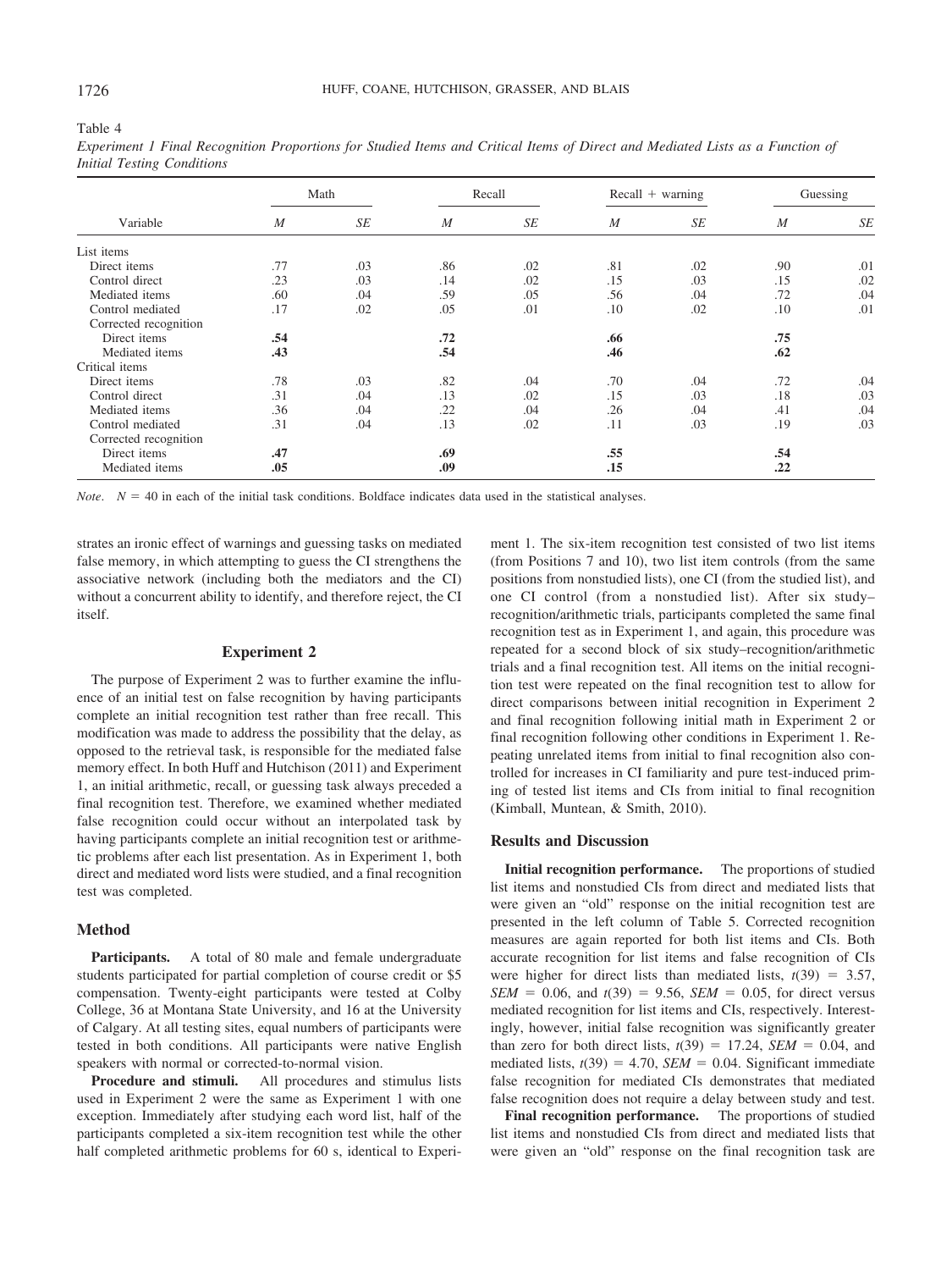|                       |     |                        | Final recognition interpolated task |      |             |     |  |  |
|-----------------------|-----|------------------------|-------------------------------------|------|-------------|-----|--|--|
|                       |     | Initial<br>recognition |                                     | Math | Recognition |     |  |  |
| Variable              | M   | SE                     | M                                   | SЕ   | M           | SE  |  |  |
| List items            |     |                        |                                     |      |             |     |  |  |
| Direct items          | .84 | .02                    | .74                                 | .02  | .73         | .03 |  |  |
| Control direct        | .05 | .01                    | .30                                 | .03  | .36         | .04 |  |  |
| Mediated items        | .65 | .05                    | .49                                 | .04  | .58         | .04 |  |  |
| Control mediated      | .06 | .02                    | .24                                 | .03  | .29         | .03 |  |  |
| Corrected recognition |     |                        |                                     |      |             |     |  |  |
| Direct items          | .80 |                        | .44                                 |      | .38         |     |  |  |
| Mediated items        | .59 |                        | .25                                 |      | .29         |     |  |  |
| Critical items        |     |                        |                                     |      |             |     |  |  |
| Direct items          | .75 | .04                    | .68                                 | .03  | .75         | .04 |  |  |
| Control direct        | .09 | .02                    | .30                                 | .03  | .37         | .05 |  |  |
| Mediated items        | .25 | .04                    | .37                                 | .04  | .48         | .05 |  |  |
| Control mediated      | .07 | .02                    | .30                                 | .03  | .28         | .04 |  |  |
| Corrected recognition |     |                        |                                     |      |             |     |  |  |
| Direct items          | .66 |                        | .38                                 |      | .40         |     |  |  |
| Mediated items        | .18 |                        | .07                                 |      | .20         |     |  |  |

*Experiment 2 Initial Recognition and Final Recognition Proportions for Studied Items and Critical Items of Direct and Mediated Lists as a Function of Prior Testing Conditions*

*Note.*  $N = 40$  in both the initial math and initial recognition conditions. Boldface indicates data used in the statistical analysis.

presented in the two right columns of Table 5. Two separate 2 (initial task)  $\times$  2 (list type) mixed factorial ANOVAs were used to examine effects of initial task and list type on corrected veridical and false recognition rates. For veridical recognition, there was only a main effect of list type,  $F(1, 78) = 12.08$ ,  $MSE = 598$ , with greater recognition for items from direct lists. False recognition was also greater for direct CIs than mediated CIs,  $F(1, 78) =$  $29.67$ ,  $MSE = 801$ . A priori comparisons revealed that mediated false recognition was greater following the initial recognition task than following initial math. In contrast, and contrary to the pattern found for initial recall tasks in Experiment 1, there was no effect of initial task on direct items. Despite the different patterns, however, the Initial Task  $\times$  Item Type interaction failed to reach significance ( $p = .15$ ).

Table 5

The results of Experiment 2 revealed that mediated false recognition can be obtained immediately following a studied list. Therefore, the differential false memory across recall and recognition tasks found in Experiment 1 (and in Huff and Hutchison, 2011) were due to task differences, rather than retention interval. This suggests the lack of immediate false recall is due to inaccessibility of the CI, rather than to a heightened response criterion during initial testing. For instance, one might predict that participants consciously think of the mediated CI during the initial recall test, but then monitor against its production due to its lack of episodic study details. However, there are two reasons to reject this idea. First, we have provided evidence that participants are largely unable to identify the CI even when instructed to do so (see also Huff & Hutchison, 2011). Second, if this account were true, then there should have been no immediate false recognition, since such contextual study details would have still been available in memory.

In general, corrected veridical and false recognition decreased from initial to final recognition. This is likely due to a source monitoring error in which participants mistake having *seen* the control items on the previous initial recognition test for having *studied* them. Interestingly, however, though veridical recognition for both list types and false recognition for direct CIs decreases during final recognition, false recognition for mediated CIs does not (see Table 5). A 2 (delay)  $\times$  2 (list type) ANOVA on corrected false recognition indeed revealed a significant interaction, *F*(1,  $39$  = 13.75,  $MSE = 623$ , in which false recognition decreased across delay for direct CIs, but not for mediated CIs.

## **General Discussion**

The present experiments provide a thorough examination of the influences of initial task type on associated-list based false memories. As expected, direct list CIs were falsely recognized at a greater rate than mediated CIs, presumably due to stronger associations to the CI. More important, novel dissociative false recognition effects between directly related and mediated word lists were demonstrated as a function of the initial task completed. Direct CI false recognition was greatest following an initial recall test, but decreased when participants were either explicitly warned about the CIs or asked to guess the identity of the CI. In contrast, mediated false recognition was not reliable after an initial math task, but increased linearly in the recall, recall  $+$  warning, and initial guessing conditions. Attempting to guess the CI produced opposite effects for direct and mediated CIs, decreasing false recognition for direct CIs, but increasing false recognition for mediated CIs, an ironic effect of guessing.

In Experiment 2, we further examined interpolated task differences by comparing an initial math task with an initial recognition test. On the initial test, both direct and mediated CIs were falsely recognized, demonstrating that a delay is not necessary for mediated false memory. On the final recognition test, false recognition of direct CIs occurred for both initial task conditions equally, but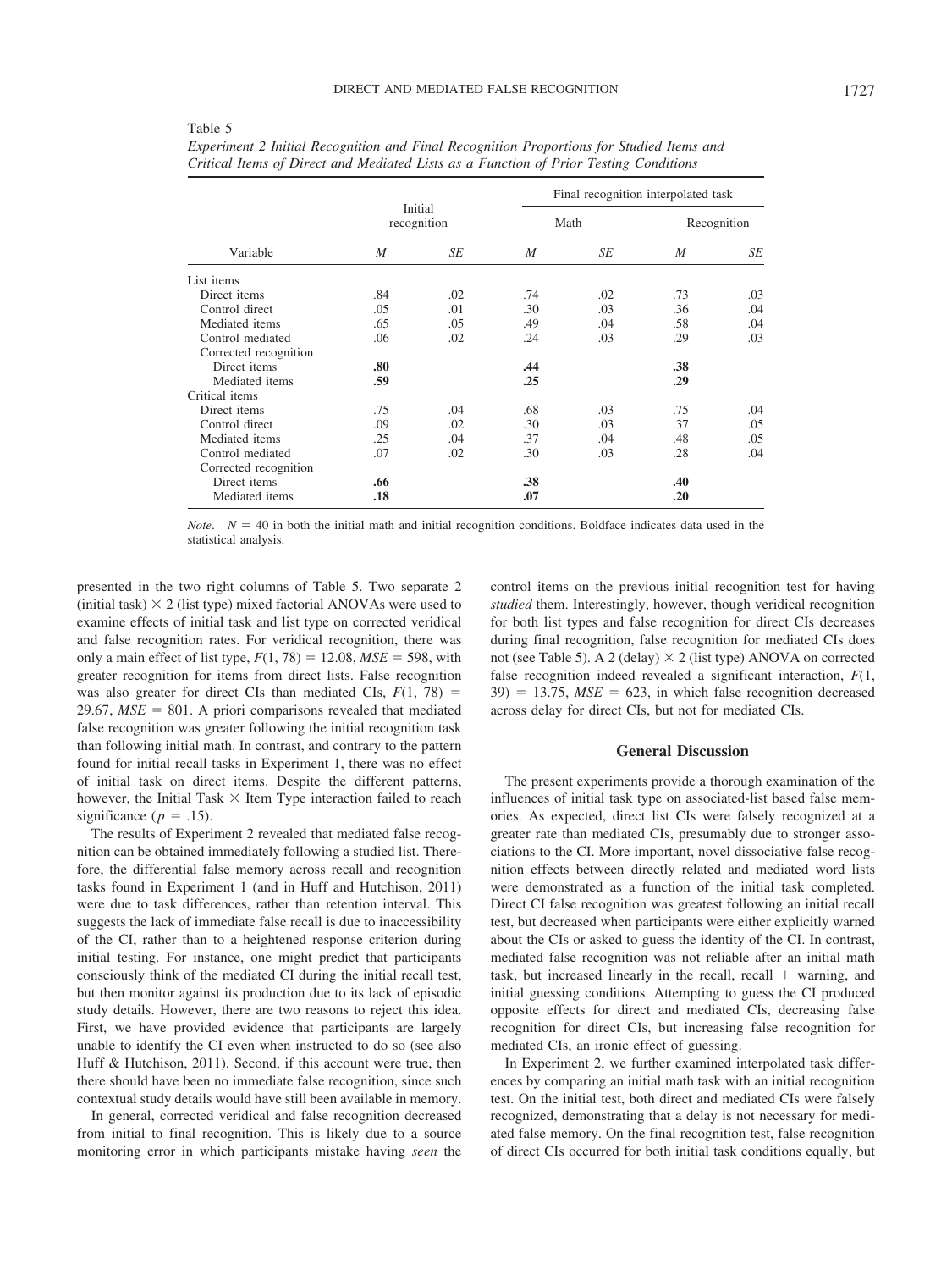mediated CIs were only falsely recognized following initial recognition. Finding mediated false memory in the initial recognition test but not the delayed recognition test that followed initial math suggests that a recognition test alone is insufficient to produce mediated false memory. Instead, the recognition test must either (a) occur soon enough that the relatively weak mediated activation has not decayed or (b) be proceeded by an interpolated task that presumably strengthens the associative pathways between items.

Across both experiments, interpolated tasks that required participants to retrieve one or more list items through guessing, recall, or recognition all produced a significant mediated false memory effect, whereas an interpolated math task did not. We suggest that the interpolated task differences provide evidence for the strengthening encoded associative networks due to the retrieval of studied items (e.g., Meade et al., 2007). That is, the initial associative network formed at encoding is strengthened, relative to the math condition, when participants attempt to retrieve list items during guessing, recall, or recognition and is sufficient to produce a mediated false memory effect. Whereas false recognition of CIs from direct lists was found after an initial math condition, this was likely due to stronger associations from the list items to the CI relative to mediated lists, which can cause the direct CI to be included within the original associative network created during encoding. However, a retrieval-mode process can also boost false memory for direct lists: Completing an initial recall test increased direct CI false recognition relative to the initial math condition. Thus, strengthening the associative network through an interpolated task produces greater false recognition, unless participants are able to detect and reject the CI due to guessing or warning instructions (as they often can for direct CIs).

Additional evidence for the importance of initial retrieval in mediated false memory can be found within the mediator effectiveness hypothesis (Carpenter, 2011; Pyc & Rawson, 2010). This hypothesis has been used to account for the testing effect (i.e., better long-term retention following initial study–test trials compared with repeated study trials; Roediger & Karpicke, 2006). According to this hypothesis, initial testing results in the generation of associated mediators, which, in turn, provide additional retrieval cues to assist performance on subsequent tests. Experiments that have tested the mediator effectiveness hypothesis have typically used memory tests in which participants were required to recall studied items from memory. It is possible that in addition to tests of recall or recognition, any task that requires a participant to retrieve studied information may also result in the generation of associated mediators. Guessing tasks may also activate mediators as participants retrieve studied items in order to generate a guess.

An alternative explanation for why retrieval increases CI false memory is that the type of interpolated task may also increase relational processing of list items (Hunt & Einstein, 1981). Relational, as opposed to item-specific, processing has been demonstrated to increase CI false alarms from DRM lists when a study tasks requires participants to think about shared attributes of the list items (i.e., relational processing) rather than their unique attributes (i.e., item-specific processing; McCabe, Presmanes, Robertson, & Smith, 2004). Although our experiments did not manipulate the processing at encoding, the type of interpolated task may have increased relational processing of list items. In particular, the guessing instructions likely resulted in relating the list items together to generate a guess. In the recall  $+$  warning

condition, participants were instructed not to recall the nonpresented CI and therefore may have related list items in order to detect and then reject the CI. Recall testing has also been demonstrated to increase clustering scores, a measure of relational processing (Burns, 1993; Zaromb & Roediger, 2010), which should also increase subsequent CI false recognition.

One way of testing the processing that was completed during the guessing task is to directly compare the guessing procedure on mediated and direct lists with relational processing at encoding. If the ironic effect of guessing is due to an increase in relational processing, participants who attempt to relate the words at study would be expected to demonstrate a similar pattern with an increase in mediated CI false alarms. We are currently testing item-specific and relational processing encoding differences on mediated and direct study lists to compare these interpolated task-based differences.

It is important to note that although we infer that associative activation results in false memories through the use of word association norms for direct lists and the conceptual similarities between mediated lists and mediated priming experiments, we are unable to directly measure this activation process. A similar issue exists for the retrieval-mode process in associative activation. According to AMT, false recognition for both direct and mediated CIs is enhanced by participants engaging in a retrieval-mode process that reactivates the semantic network that was established at study. This reactivated network results in CI false recognition.

One possible way to test for a stronger retrieval-mode process as a function of interpolated task type is to examine the relationship between list item recognition and CI recognition. If retrieval mode is used at initial test, the proportion of list items recognized from a given list should be related to the probability with which the CI from that list is falsely recognized. This relationship should also be stronger if the interpolated task strengthens the semantic network such as the recall and guessing conditions. To examine this possibility, we calculated gamma correlations between correctly recognized list items and falsely recognized CIs from direct and mediated lists. No significant relationships were found between correct and CI recognition for any of the test conditions or list types with the exception that for mediated lists in the recall condition, list item and CI recognition were significantly correlated  $(r = .44, p < .01)$ . Therefore, it is difficult to ascertain whether a retrieval-mode process actually occurs at initial test or whether this process underlies recall or guessing performance.

Consistent with Huff and Hutchison (2011), we argue that the mere existence of mediated false memory is more consistent with associative activation as opposed to a gist-extraction process. Mediated lists were constructed so that studied items were not associated to each other or the nonpresented CI. Therefore, these lists were seemingly unrelated and did not possess thematic consistency that would produce a gist representation of the CI. Although gist extraction, like associative activation, adequately accounts for direct list false memory, FTT in its current form is not a fully viable account for mediated false memory. However, it may be possible to modify FTT to account for the present results. Specifically, it is possible that participants may derive a weak gist trace that is not specific enough to generate a correct guess or recall the CI, but is sufficient enough to produce an "old" response in recognition. Future studies could perhaps explore this more thoroughly by asking participants to give more detailed reports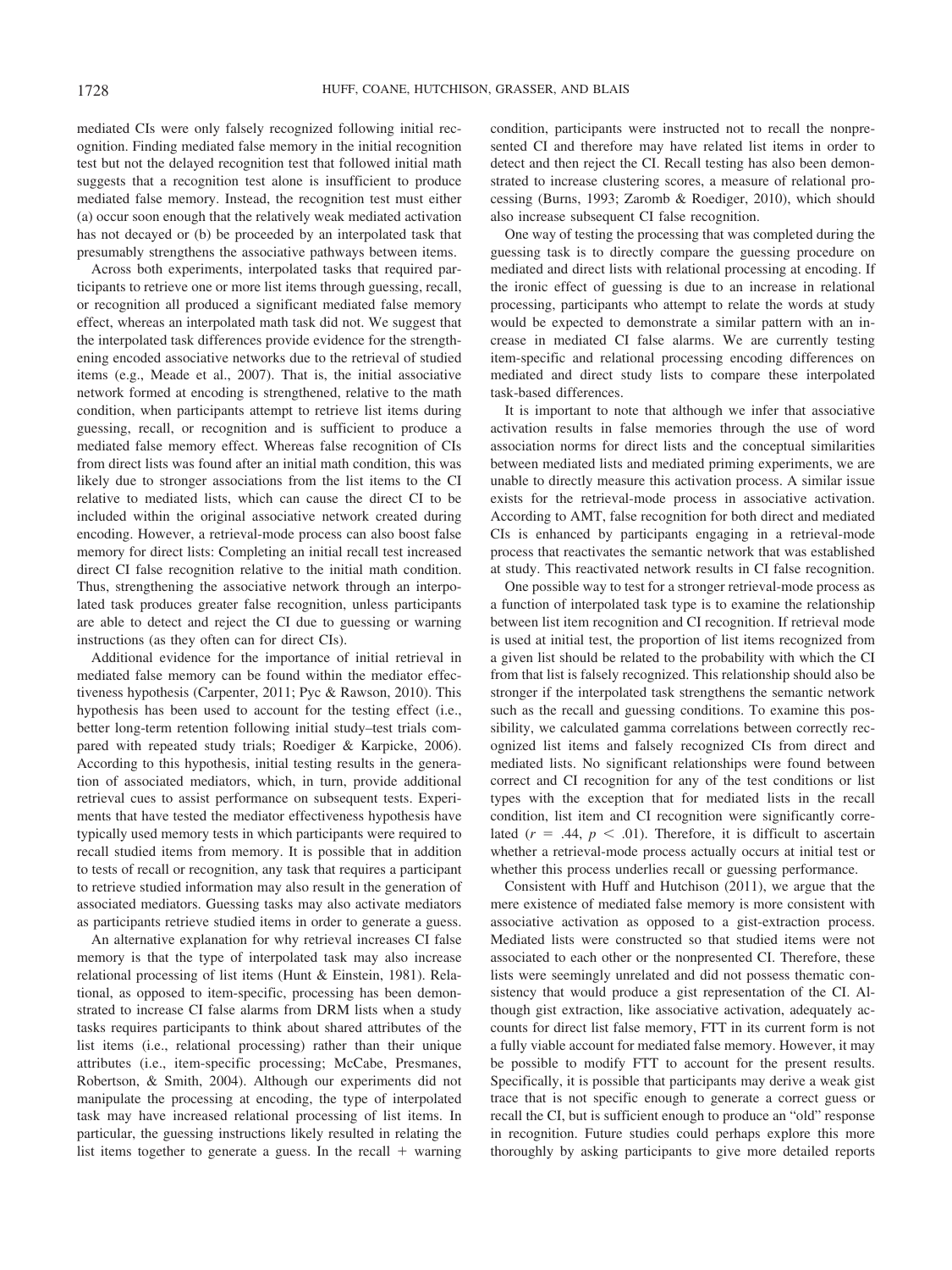about possible themes detected from each list, rather than simply trying to guess the critical linking word as was done in the present study.

The data reported herein also provide support for retrospective accounts of mediated priming effects. Because of the relatively small mediated priming effects observed in the literature (e.g., Balota & Lorch, 1986; Jones, 2010, 2012) and the rapidly decaying nature of activation processes, it seems likely that a strategic or retrieval-based mechanism was operating to increase the accessibility of the mediated CI during recognition. The systematic increase in false recognition for mediated CIs as a function of the strategic demands of the encoding task also suggests that a search for mediators is potentially driving some of the observed effects.

In sum, given the empirical interest in the influence of testing and retrieval on subsequent memory, it is important to examine how interpolated retrieval tasks impact false and veridical memory. We suggest that some retrieval tasks improve memory performance by strengthening associative networks, increasing mediator accessibility, or inducing relational processing, we also argue that some tasks may be more effective at these processes than others. Because associative-based false memories are well documented in both applied and laboratory-based settings, retrieval task type may be critical to maximizing veridical memory while simultaneously minimizing errors for direct and mediated lists.

#### **References**

- Anderson, J. R. (1983). A spreading activation theory of memory. *Journal of Verbal Learning and Verbal Behavior, 22,* 261–295. doi:10.1016/ S0022-5371(83)90201-3
- Balota, D. A., & Lorch, R. F. (1986). Depth of automatic spreading activation: Mediated priming effects in pronunciation but not lexical decision. *Journal of Experimental Psychology: Learning, Memory, and Cognition, 12,* 336 –345. doi:10.1037/0278-7393.12.3.336
- Balota, D. A., Yap, M. J., Cortese, M. J., Hutchison, K. A., Kessler, B., Loftus, B., . . . Treiman, R. (2007). The English lexicon project: A user's guide. *Behavioral Research Methods, 39,* 445– 459. doi:10.3758/ BF03193014
- Bousfield, W. A. (1953). The occurrence of clustering in the recall of randomly arranged associates. *Journal of General Psychology, 49,* 229 – 240. doi:10.1080/00221309.1953.9710088
- Brainerd, C. J., & Reyna, V. F. (1990). Gist is the grist: Fuzzy-trace theory and the new intuitionism. *Developmental Review, 10, 3*-47. doi: 10.1016/0273-2297(90)90003-M
- Brainerd, C. J., & Reyna, V. F. (2002). Fuzzy-trace theory and false memory. *Current Directions in Psychological Science, 11,* 164 –169. doi:10.1111/1467-8721.00192
- Brainerd, C. J., Yang, Y., Reyna, V. F., Howe, M. L., & Mills, B. A. (2008). Semantic processing in "associative" false memory. *Psychonomic Bulletin & Review, 15,* 1035–1053. doi:10.3758/PBR.15.6.1035
- Brysbaert, M., & New, B. (2009). Moving beyond Kucera and Francis: A critical evaluation of current word frequency norms and the introduction of a new and improved word frequency measure for American English. *Behavioral Research Methods, Instruments, & Computers, 41,* 977–990. doi:10.3758/BRM.41.4.977
- Burns, D. J. (1993). Item gains and losses during hypermnestic recall: Implications for the item- specific-relational information distinction. *Journal of Experimental Psychology: Learning, Memory, and Cognition, 19,* 163–173. doi:10.1037/0278-7393.19.1.163
- Carpenter, S. K. (2011). Semantic information activated during retrieval contributes to later retention: Support for the mediator effectiveness hypothesis of the testing effect. *Journal of Experiment Psychology:*

*Learning, Memory, and Cognition, 37.* 1547–1552. doi:10.1037/ a0024140

- Chwilla, D. J., & Kolk, H. H. J. (2002). Three-step priming in lexical decision. *Memory & Cognition, 30,* 217–225. doi:10.3758/BF03195282
- Chwilla, D. J., Kolk, H. H. J., & Mulder, G. (2000). Mediated priming in the lexical decision task: Evidence from event-related potentials and reaction time. *Journal of Memory and Language, 42,* 314 –341. doi: 10.1006/jmla.1999.2680
- Coane, J. H., & Cutting, J. C. (2004). Cats, dogs, and bones: Eliciting false memories with categorical and semantic associates. Unpublished data.
- Coane, J. H., McBride, D. M., Raulerson, B. A., & Jordan, J. S. (2007). False memory in a short- term memory task. *Experimental Psychology, 54,* 62–70. doi:10.1027/1618-3169.54.1.62
- Colbert, J. M., & McBride, D. M. (2007). Comparing decay rates for accurate and false memories in the DRM paradigm. *Memory & Cognition, 35,* 1600 –1609. doi:10.3758/BF03193494
- Collins, A. M., & Loftus, E. F. (1975). A spreading-activation theory of semantic processing. *Psychological Review, 82, 407-428. doi:10.1037/* 0033-295X.82.6.407
- Coltheart, M., Davelaar, E., Jonasson, J. F., & Besner, D. (1977). Access to the internal lexicon. In S. Dornic (Ed.), *Attention and performance VI.* (pp. 535–555). Hillsdale, NJ: Erlbaum.
- Deese, J. (1959). On the prediction of occurrence of particular verbal intrusions in immediate recall. *Journal of Experimental Psychology, 58,* 17–22. doi:10.1037/h0046671
- Einstein, G. O., & Hunt, R. R. (1980). Levels of processing and organization: Additive effects of individual-item and relational processing. *Journal of Experimental Psychology: Human Learning and Memory, 6,* 588 –598. doi:10.1037/0278-7393.6.5.588
- Gallo, D. A. (2006). *Associative memory illusions.* New York, NY: Psychology Press.
- Gallo, D. A. (2010). False memories and fantastic beliefs: 15 years of the DRM illusion. *Memory & Cognition, 38,* 833– 848. doi:10.3758/ MC.38.7.833
- Gallo, D. A., Roberts, M. J., & Seamon, J. G. (1997). Remembering words not presented in lists: Can we avoid creating false memories? *Psychonomic Bulletin & Review, 4,* 271–276. doi:10.3758/BF03209405
- Gallo, D. A., Roediger, H. L., III, & McDermott, K. B. (2001). Associative false recognition occurs without strategic criterion shifts. *Psychonomic Bulletin & Review, 8,* 579 –586. doi:10.3758/BF03196194
- Hill, H., Strube, M., Roesch-Ely, D., & Weisbrod, M. (2002). Automatic vs. controlled processes in semantic priming-differentiation by event related potentials. *International Journal of Psychophysiology, 44,* 197– 218. doi:10.1016/S0167-8760(01)00202-1
- Huff, M. J., & Hutchison, K. A. (2011). The effects of mediated word lists on false recall and recognition. *Memory & Cognition, 39,* 941–953. doi:10.3758s13421-011-0077-0
- Huff, M. J., Meade, M. L., & Hutchison, K. A. (2011). Age-related differences in guessing on free and forced recall tests. *Memory, 19,* 317–330. doi:10.1080/09658211.2011.568494
- Hunt, R. R., & Einstein, G. O. (1981). Relational and item-specific information in memory. *Journal of Verbal Learning and Verbal Behavior, 20,* 497–514doi:10.1016/S0022-5371(81)90138-9
- Hutchison, K. A. (2003). Is semantic priming due to association strength or feature overlap? A *micro*analytic review. *Psychonomic Bulletin & Review, 10,* 785– 813. doi:10.3758/BF03196544
- Hutchison, K. A., & Balota, D. A. (2005). Decoupling semantic and associative information in false memories: Explorations with semantically ambiguous and unambiguous critical lures. *Journal of Memory and Language, 52,* 1–28. doi:10.1016/j.jml.2004.08.003
- Jones, L. L. (2010). Pure mediated priming: A retrospective semantic matching model. *Journal of Experimental Psychology: Learning, Memory, and Cognition, 36,* 135–146. doi:10.1037/a0017517
- Jones, L. L. (2012). Prospective and retrospective processing in associative